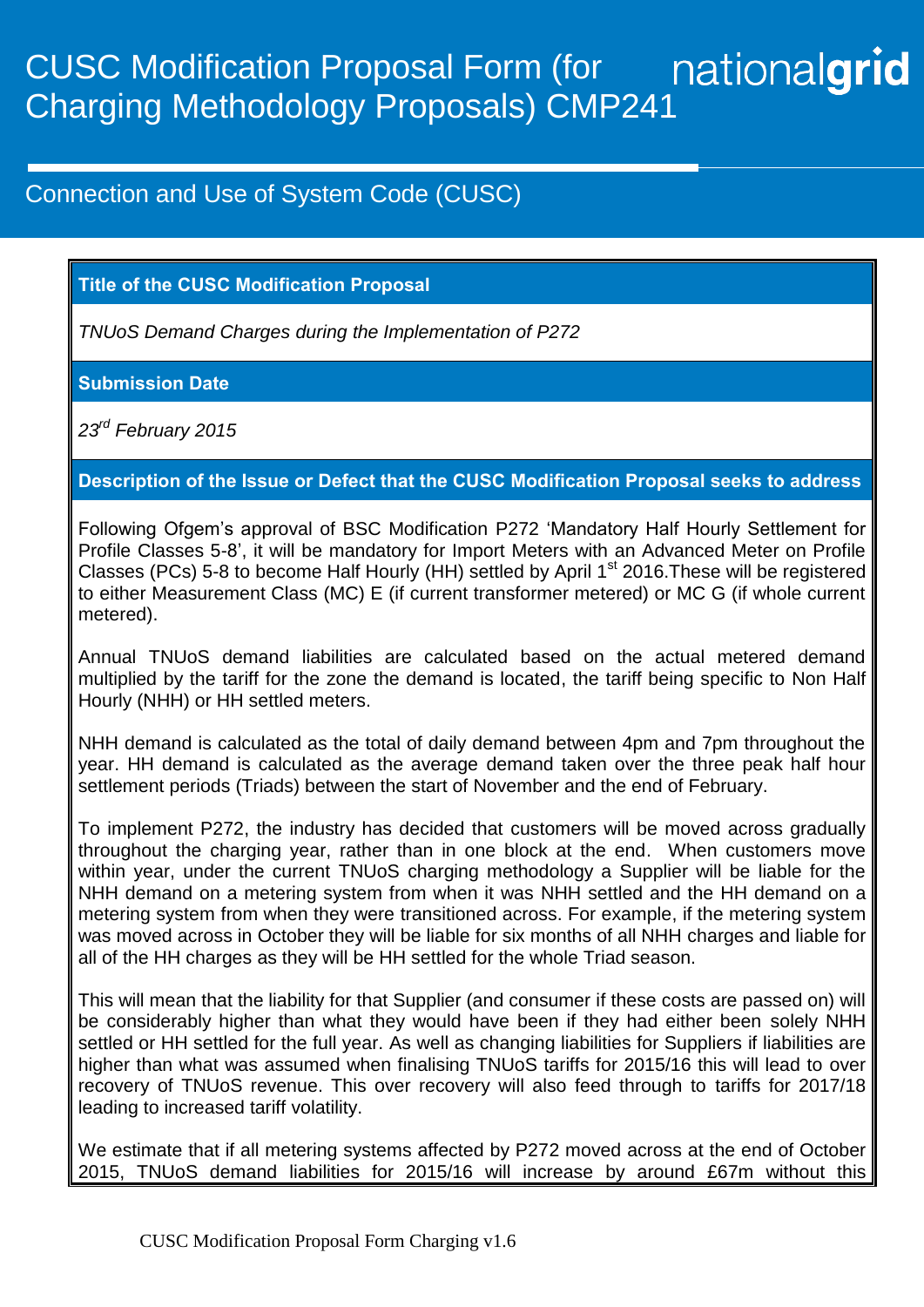modification. This is based on historical average demand per month and NHH, HH demand being as per forecasted when finalising TNUoS Demand tariffs for 2015/16.

This is a current issue, but due to the very small numbers of Metering Systems that are migrated from NHH to HH, this is usually manageable by the Supplier to avoid the additional TNUoS charge.

#### **Description of the CUSC Modification Proposal**

It is proposed that for 2015/16, Profile Classes 5-8 (around 190k Metering Systems) which move to being HH settled after the 1<sup>st</sup> April 2015 will be treated as NHH for the 2015/16 charging year for the purposes of TNUoS charging. The annual TNUoS liability for these classes will be based on daily demand taken between the hours of 4-7pm for the whole year.

For those Metering Systems that are currently on MC E which are elective HH settled before the 1<sup>st</sup> April 2015 (around 3k Metering Systems), we will treat these as HH settled for the purposes of calculating the actual annual liability for 2015/16 only if Suppliers provide verified metered demand data between for the hours 4-7pm for those consumers. By providing this data it enables the backing out the NHH demand for that Supplier and calculates HH demand as Triads occur between 4.30pm and 6pm. If Suppliers do not provide the data the charges will be calculated as NHH. The Supplier will have until end of September 2015 to decide if they wish to opt for this including relevant customers/meters, and then the end of April 16 to notify the volumes. This is necessary to avoid the situation where a Supplier can make a commercial decision post event based on the more favourable liability.

As of 2016/17 all consumers who are Half Hourly settled will be treated as such for the purposes of TNUoS charging.

It is suggested that the legal drafting be developed so that it is robust to any change in the April 2016 implementation date.

#### **Impact on the CUSC**

Section 14 Charging Methodology.

**Do you believe the CUSC Modification Proposal will have a material impact on Greenhouse Gas Emissions? Yes / No**

No.

**Impact on Core Industry Documentation. Please tick the relevant boxes and provide any supporting information**

**BSC Grid Code**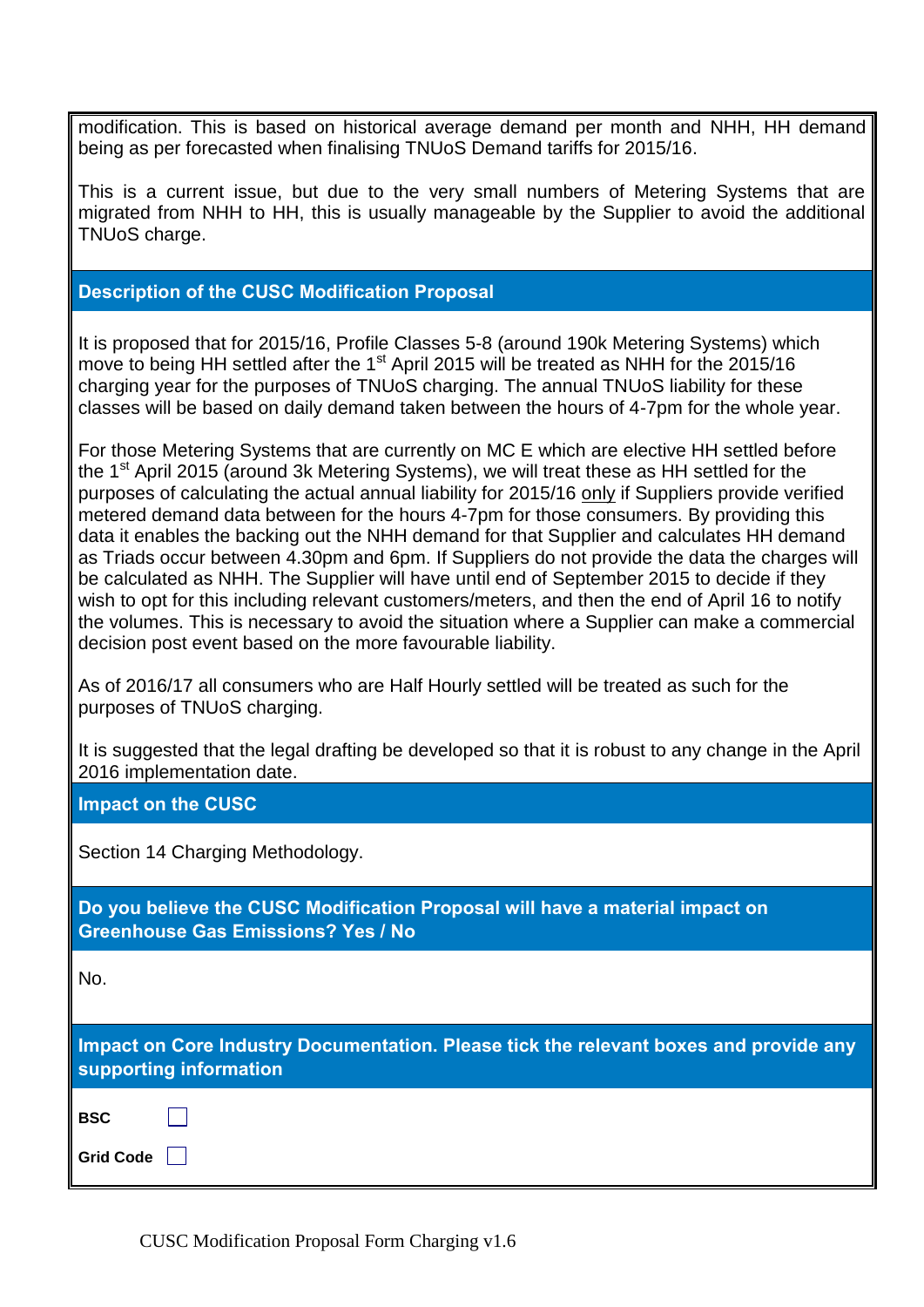| STC              |  |
|------------------|--|
| Other            |  |
| (please specify) |  |

No changes to the BSC or its configurable items have been identified and it is unlikely that any will be required. However the modification will remove a concern of Suppliers regarding the implementation of P272. Furthermore data will be required from Elexon to allow National Grid to reconcile the forecast and metered positions of the affected metering systems.

## **Urgency Recommended:**

**Yes**

## **Justification for Urgency Recommendation**

*An Urgent Modification Proposal should be linked to an imminent issue or a current issue that if not urgently addressed may cause:*

- *a) A significant commercial impact on parties, consumers or other stakeholder(s); or*
- *b) A significant impact on the safety and security of the electricity and/or has systems; or*
- *c) A party to be in breach of any relevant legal requirements.*

*You can find the full urgency criteria on the Ofgem's website: [http://www.ofgem.gov.uk/Pages/MoreInformation.aspx?docid=213&refer=Licensing/IndCodes/](http://www.ofgem.gov.uk/Pages/MoreInformation.aspx?docid=213&refer=Licensing/IndCodes/Governance) [Governance](http://www.ofgem.gov.uk/Pages/MoreInformation.aspx?docid=213&refer=Licensing/IndCodes/Governance)*

Suppliers build into the tariffs an estimate of TNUoS liabilities. The transition of consumers from being NHH to HH settled can happen at any time throughout the year. Any uncertainty over the TNUoS liabilities will create a risk to Suppliers. This risk may be passed on to the end consumer through the tariffs the Supplier levy. Therefore knowing what liabilities will apply before fixing tariffs will be beneficial to both the Supplier and subsequently the end consumer.

Suppliers are required to provide changing volume forecasts to National Grid on which their TNUoS charges are invoiced throughout the year. The difference between actual and forecast demand is subject to interest and also affects the amount of credit that a Supplier needs to put in place for the following charging year.

Therefore Suppliers need to know how different classes of customers will be treated from a charging perspective to provide accurate forecasts to NGET and reflect these charges in their commercial positions accurately. Inaccurate forecasts will impact on Supplies charges, cash flows and future liabilities and securities.

Implementation before the start of the 2015/16 charging year reduces the transitional impact of P272 from a TNUoS charging perspective close to 0. Implementation within the 2015/16 charging year will impact on the Industry with this impact being potentially greater as the year progresses.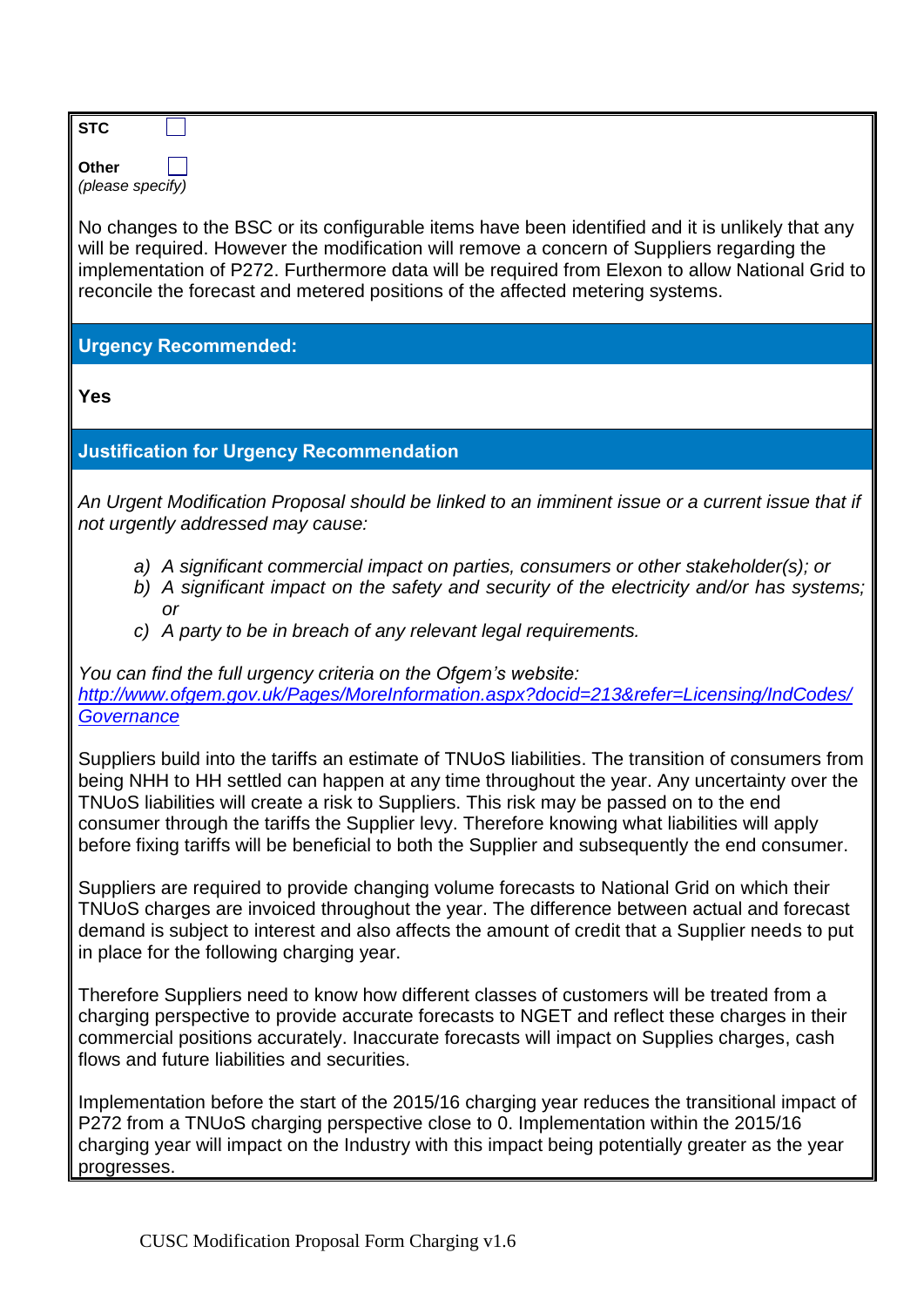There is merit in discussing the modification with the industry as part of the modification process to ensure this modification does not cause an unforeseen impact on Suppliers.

We believe that the above meets the Urgency criteria in principle. Treating this proposal as non-urgent is likely to introduce a six month delay to implementation. We believe that this Proposal should be implemented as soon as possible in the 15/16 charging year to ensure forecasts are accurate.

**Self-Governance Recommended:**

No

**Justification for Self-Governance Recommendation**

N/A

**Should this CUSC Modification Proposal be considered exempt from any ongoing Significant Code Reviews?**

We do not believe this impact on any ongoing SCR.

**Impact on Computer Systems and Processes used by CUSC Parties:**

N/A

**Details of any Related Modification to Other Industry Codes**

NGET is in discussion with Elexon and there may be a related BSC proposal that facilitates data exchange, although this is not expected to be urgent if required, as Suppliers are initially invoiced based on their own forecasts.

**Justification for CUSC Modification Proposal with Reference to Applicable CUSC Objectives for Charging:**

**Please tick the relevant boxes and provide justification for each of the Charging Methodologies affected.**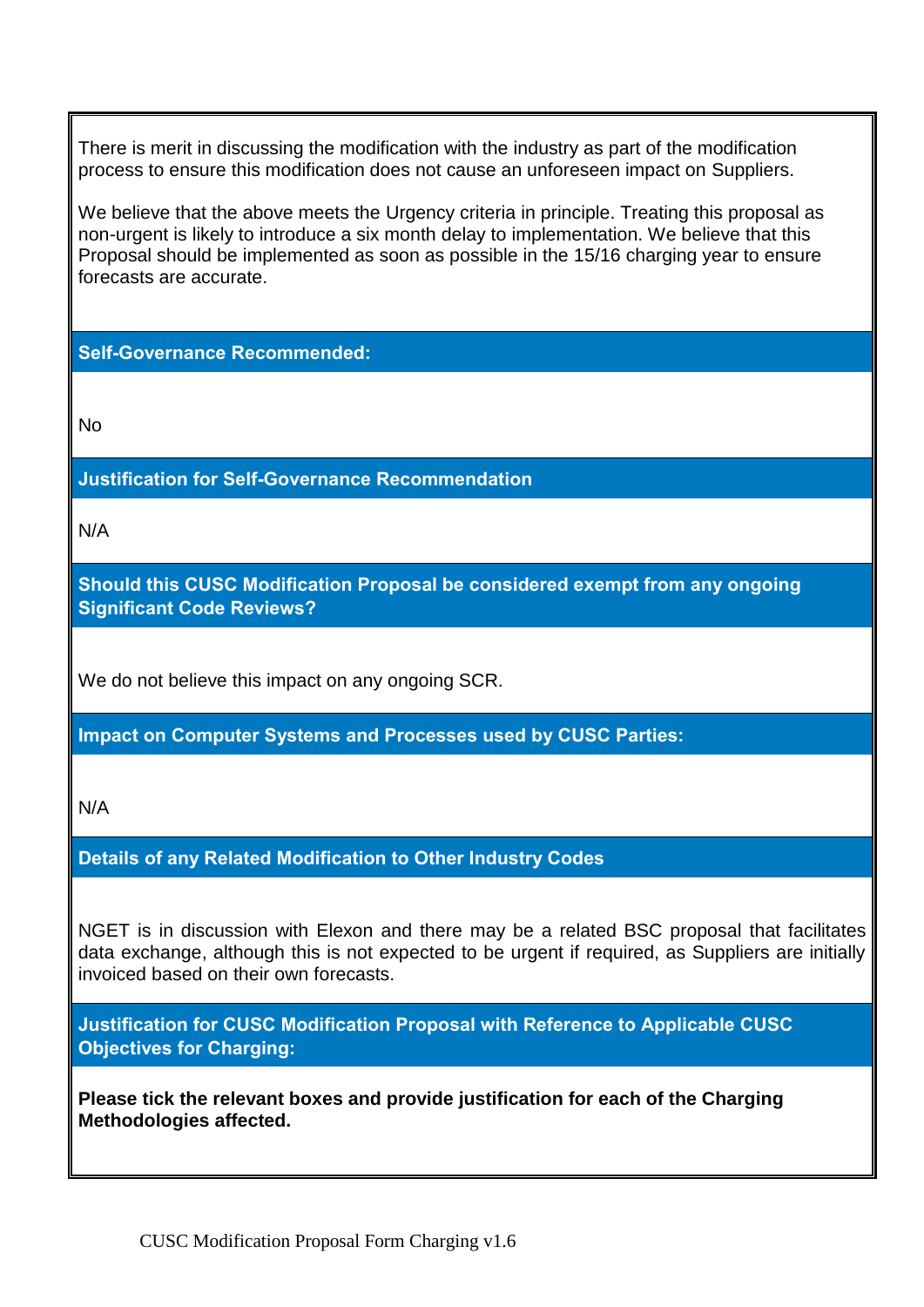## **Use of System Charging Methodology**

- x (a) that compliance with the use of system charging methodology facilitates effective competition in the generation and supply of electricity and (so far as is consistent therewith) facilitates competition in the sale, distribution and purchase of electricity;
- x (b) that compliance with the use of system charging methodology results in charges which reflect, as far as is reasonably practicable, the costs (excluding any payments between transmission licensees which are made under and in accordance with the STC) incurred by transmission licensees in their transmission businesses and which are compatible with standard condition C26 (Requirements of a connect and manage connection);
- x (c) that, so far as is consistent with sub-paragraphs (a) and (b), the use of system charging methodology, as far as is reasonably practicable, properly takes account of the developments in transmission licensees' transmission businesses.
	- (d) compliance with the Electricity Regulation and any relevant legally binding decision of the European Commission and/or the Agency. These are defined within the National Grid Electricity Transmission plc Licence under Standard Condition C10, paragraph 1.

*Objective (c) refers specifically to European Regulation 2009/714/EC. Reference to the Agency is to the Agency for the Cooperation of Energy Regulators (ACER).*

#### **Full justification:**

Predictable charges contribute to effective competition and reducing uncertainty reduces end user premiums therefore better facilitating (a).

Avoiding changing part year for NHH and then also for HH is more cost reflective, this better facilitates (b).

The proposal facilitates the smooth introduction of a BSC proposal by minimising the transition impact on Suppliers from a TNUoS charging perspective better facilitating both objectives (a) and (c).

The proposal seeks to avoid over recovery by NGET and so therefore facilitates meeting NGET licence objectives which better facilitates objective (c).

#### **Connection Charging Methodology**

 $\Box$  (a) that compliance with the connection charging methodology facilitates effective competition in the generation and supply of electricity and (so far as is consistent therewith) facilitates competition in the sale, distribution and purchase of electricity;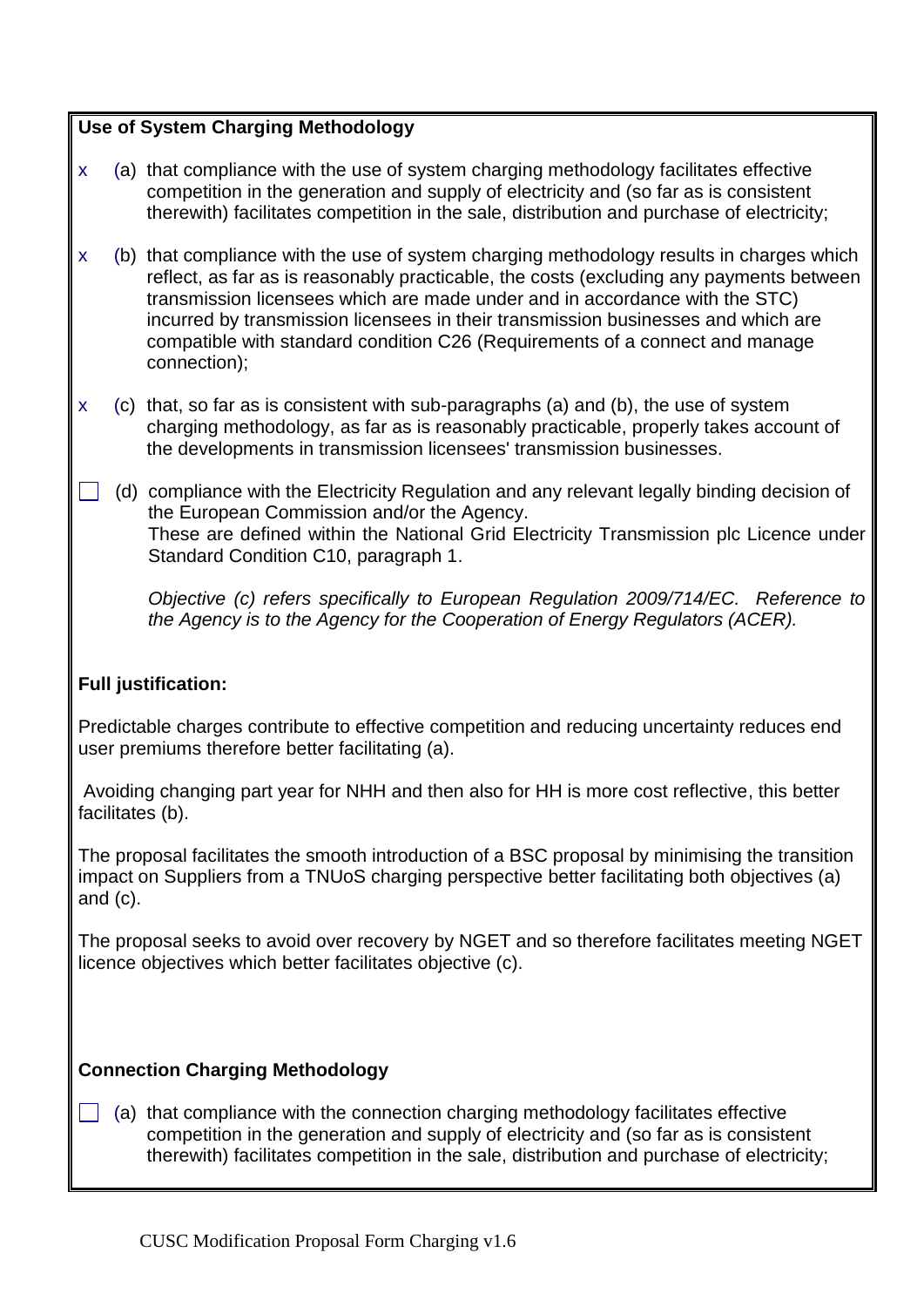|                            |  | (b) that compliance with the connection charging methodology results in charges which                                                                                                                                                                                                                                                                       |  |
|----------------------------|--|-------------------------------------------------------------------------------------------------------------------------------------------------------------------------------------------------------------------------------------------------------------------------------------------------------------------------------------------------------------|--|
|                            |  | reflect, as far as is reasonably practicable, the costs (excluding any payments between<br>transmission licensees which are made under and in accordance with the STC)<br>incurred by transmission licensees in their transmission businesses and which are<br>compatible with standard condition C26 (Requirements of a connect and manage<br>connection); |  |
|                            |  | (c) that, so far as is consistent with sub-paragraphs (a) and (b), the connection charging<br>methodology, as far as is reasonably practicable, properly takes account of the<br>developments in transmission licensees' transmission businesses;                                                                                                           |  |
|                            |  | (d) in addition, the objective, in so far as consistent with sub-paragraphs (a) above, of<br>facilitating competition in the carrying out of works for connection to the national<br>electricity transmission system.                                                                                                                                       |  |
|                            |  | (e) compliance with the Electricity Regulation and any relevant legally binding decision of<br>the European Commission and/or the Agency.<br>These are defined within the National Grid Electricity Transmission plc Licence under<br>Standard Condition C10, paragraph 1.                                                                                  |  |
|                            |  | Objective (c) refers specifically to European Regulation 2009/714/EC. Reference to<br>the Agency is to the Agency for the Cooperation of Energy Regulators (ACER).                                                                                                                                                                                          |  |
| <b>Full justification:</b> |  |                                                                                                                                                                                                                                                                                                                                                             |  |
|                            |  |                                                                                                                                                                                                                                                                                                                                                             |  |

# **Additional details**

| <b>Details of Proposer:</b><br>(Organisation Name)                                      | <b>National Grid Electricity Transmission Plc</b> |
|-----------------------------------------------------------------------------------------|---------------------------------------------------|
| <b>Capacity in which the CUSC</b><br><b>Modification Proposal is being</b><br>proposed: | <b>CUSC Party</b>                                 |
| (i.e. CUSC Party, BSC Party or "National"<br>Consumer Council")                         |                                                   |
| <b>Details of Proposer's Representative:</b>                                            |                                                   |
| Name:<br>Organisation:<br>Telephone Number:                                             | Damian Clough<br><b>NGET</b><br>01926656416       |
| Email Address:                                                                          | Damian.Clough@nationalgrid.com                    |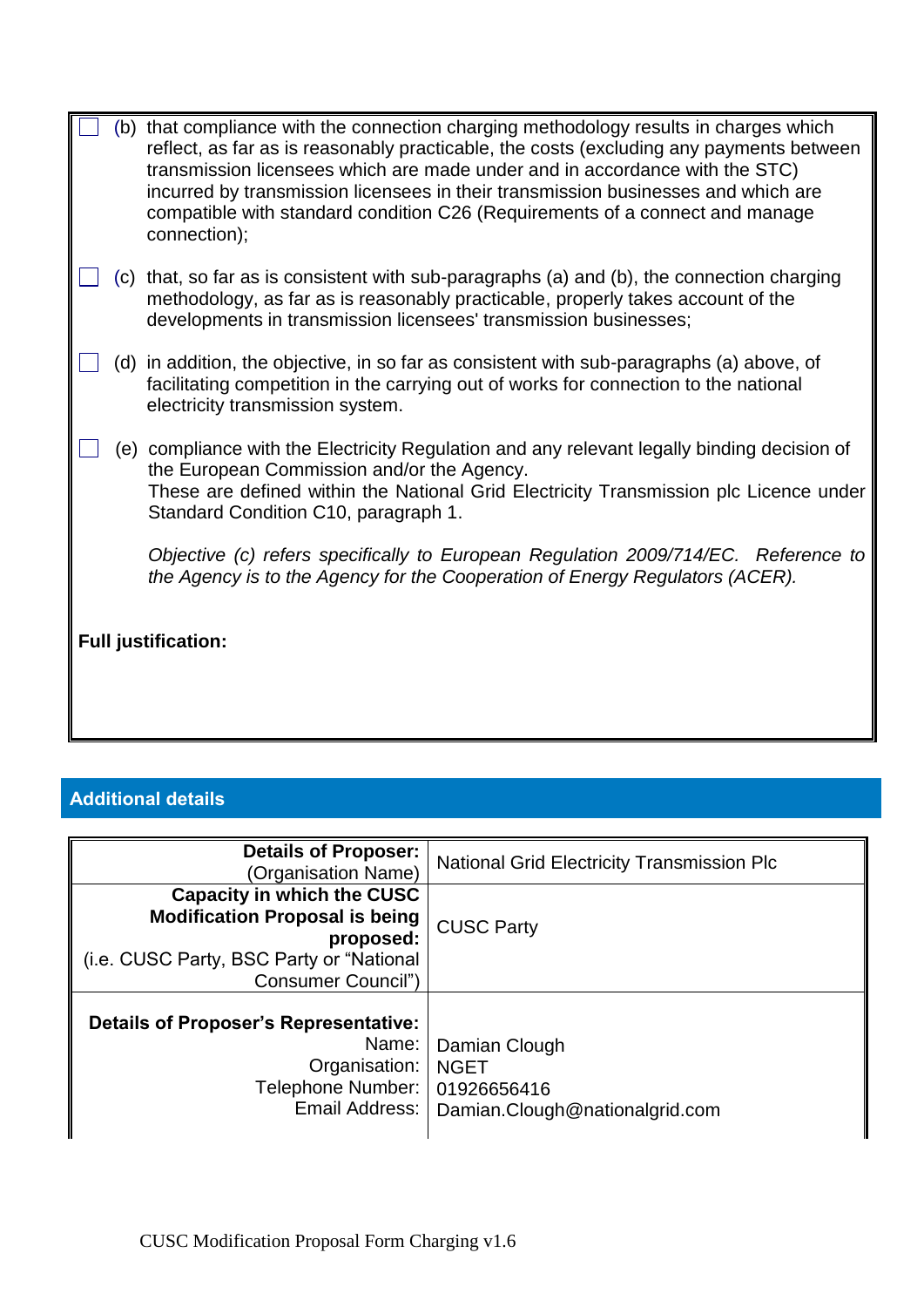| Details of Representative's Alternate:             |                                                |  |  |  |
|----------------------------------------------------|------------------------------------------------|--|--|--|
|                                                    | Name:   Alex Haffner                           |  |  |  |
| Organisation:   NGET                               |                                                |  |  |  |
| Telephone Number:   01926655838                    |                                                |  |  |  |
|                                                    | Email Address:   Alex.Haffner@nationalgrid.com |  |  |  |
| Attachments (Yes/No):                              |                                                |  |  |  |
| If Yes, Title and No. of pages of each Attachment: |                                                |  |  |  |